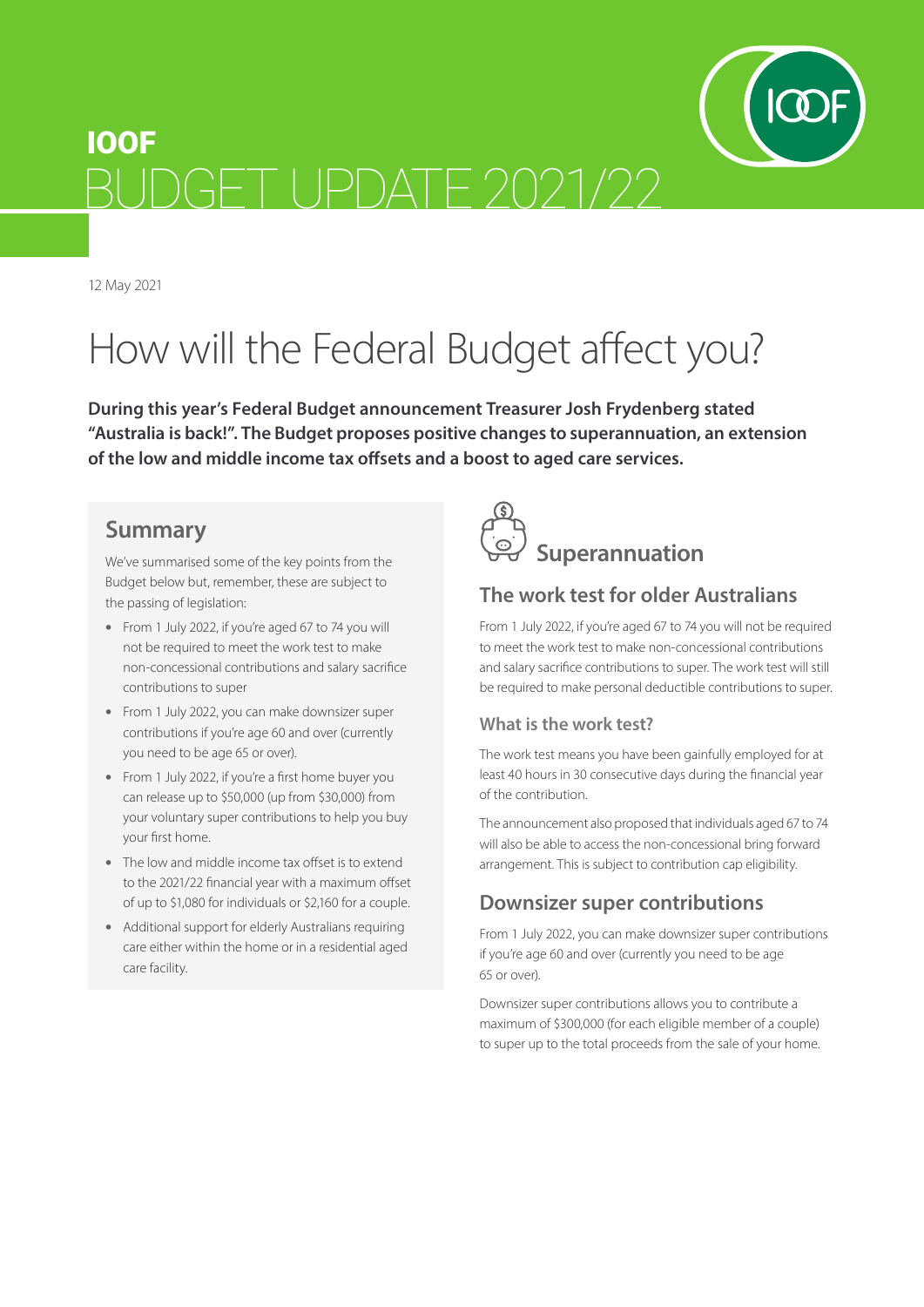#### **Superannuation for low income earners**

From 1 July 2022, if you receive employment income of less than \$450 per month your employer will now be required to pay you the superannuation guarantee (SG).

The Retirement Income Review estimates that, approximately 300,000 additional people will receive superannuation guarantee payments each month, of whom 63% are women.

# **Changes to the First Home Super Saver scheme**

From 1 July 2022, if you're a first home buyer you can release up to \$50,000 (up from \$30,000) from your voluntary super contributions to help you buy your first home.

Under the scheme, voluntary concessional and nonconcessional contributions made on or after 1 July 2017 may be released from super to help you purchase your first home.

Currently, you can release up to \$15,000 of voluntary contributions from any one financial year, up to a total of \$30,000 in contributions across all financial years, plus earnings on those voluntary contributions.

Under the proposed changes, you will be able to release up to \$15,000 of voluntary contributions from any one financial year, up to a total of \$50,000 contributions across all financial years, plus earnings.

# **Relaxing residency requirements and legacy pensions for SMSFs and SAFs**

From 1 July 2022, if you have a self-managed super fund (SMSF) or small APRA fund (SAF) with old complying pensions (including term allocated or market-linked pensions) you will be able to exit these legacy pensions. For some SMSFs the cost of running these pensions has been more than the actual pension they receive.

Additionally, the residency rules for SMSFs will be relaxed so that you can be a non-resident for five years before affecting the SMSF residency rules. The 'active member test' will be removed for both SMSFs and SAFs.



#### **Low and middle income tax offset**

The low and middle income tax offset (LMITO) is proposed to be extended for the 2021/22 financial year. The LMITO provides a tax offset of up to \$1,080 for individuals or \$2,160 for a couple. The maximum tax offset of \$1,080 is available to you if you have a taxable income between \$48,000 and \$90,000 per annum.

See the table below for offset amounts based on your taxable income.

| <b>Taxable income</b>             | <b>LMITO</b>                                                                           |
|-----------------------------------|----------------------------------------------------------------------------------------|
| \$37,000 or less                  | \$255                                                                                  |
| Between \$37,001 and \$48,000     | \$255 plus 7.5 cents for every<br>dollar above \$37,000, up to a<br>maximum of \$1,080 |
| Between \$48,001 and \$90,000     | \$1,080                                                                                |
| Between \$90,001 and<br>\$126,000 | \$1,080 minus 3 cents for every<br>dollar of the amount above<br>\$90,000              |

#### **Small and medium business owners**

If you are an eligible small or medium business owner, you will be able to deduct the full cost of eligible assets incurred between 7.30pm (AEDT) on 6 October 2020 and 30 June 2023. This was due to end on 30 June 2022.

This applies to businesses with an aggregated annual turnover or total income of up to \$5 billion.

The depreciating asset must be:

- new or second-hand (if it is a second-hand asset, aggregated turnover must be below \$50 million)
- first [held](https://www.ato.gov.au/Forms/Guide-to-depreciating-assets-2020/?anchor=Whocanclaimdeductionsforthedeclineinvalu#Whocanclaimdeductionsforthedeclineinvalu) at, or after, 7.30pm (AEDT) on 6 October 2020
- first used, or installed ready for use, between 7.30pm (AEDT) on 6 October 2020 and 30 June 2023.

The temporary loss carry-back has also been extended by one year. This entitles eligible businesses to carry-back tax losses from the 2022/23 financial year to offset previously taxed profits in a prior financial year starting from the 2018/19 financial year through to the 2021/22 financial year.

#### **Indexation of Medicare levy thresholds**

The Government is proposing to increase the Medicare levy thresholds for singles, families, seniors, and pensioners from 1 July 2020.

The updated thresholds are:

| <b>Family situation</b>       | <b>Current</b><br>(2019/20) | Proposed<br>(2020/21) |
|-------------------------------|-----------------------------|-----------------------|
| Not senior or pensioner       |                             |                       |
| Single                        | \$22,801                    | \$23,226              |
| Family                        | \$38,474                    | \$39,167              |
| <b>Seniors and pensioners</b> |                             |                       |
| Single                        | \$36,056                    | \$36,705              |
| Family                        | \$50,191                    | \$51,094              |
| Plus amount per dependant     | \$3,533                     | \$3.597               |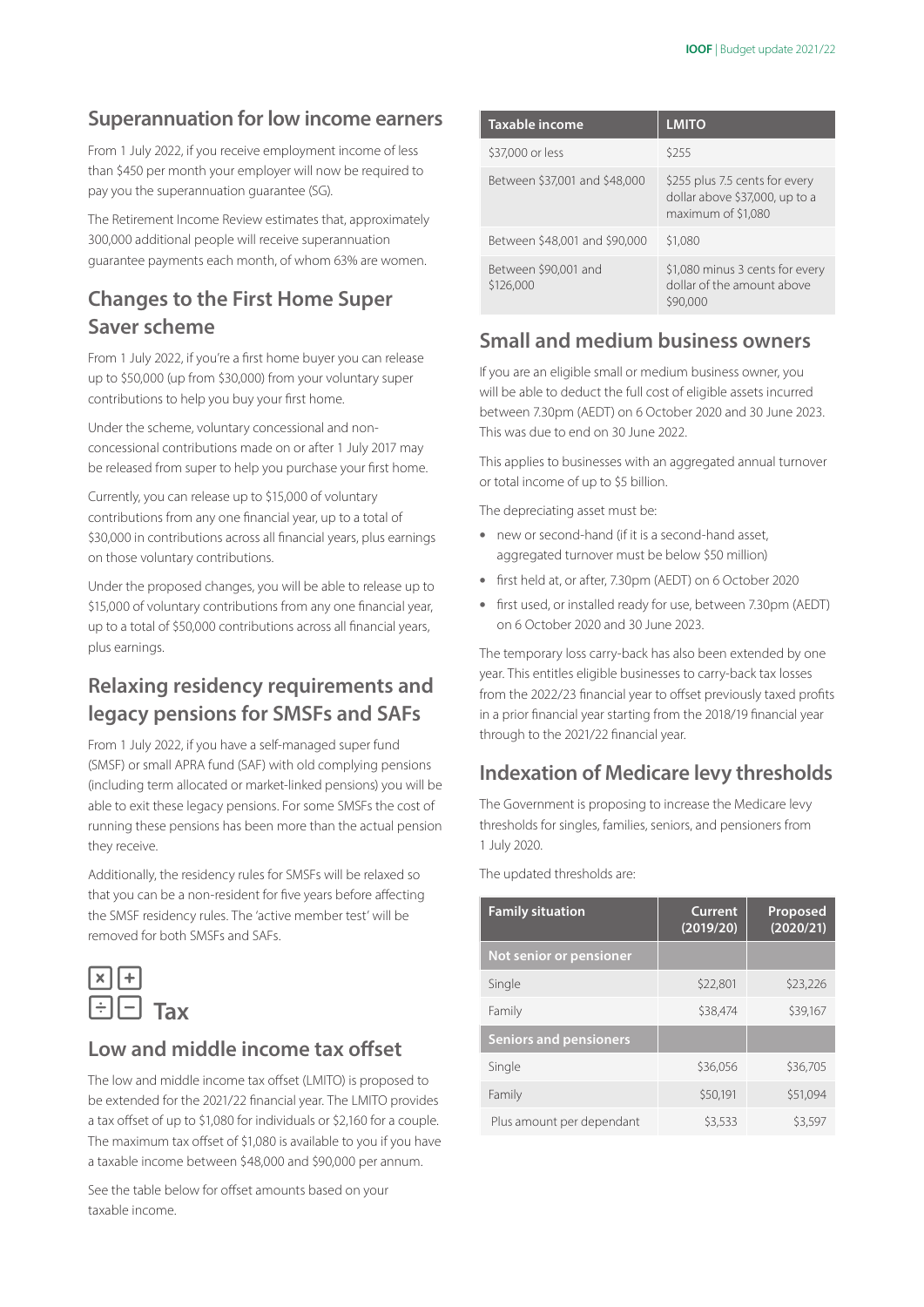# **ြိ**ပ္ပါ<br>။ Yu Social security and housing

#### **Increased child care subsidies**

From 1 July 2022, child care subsidies paid to approved child care providers will increase, further reducing the cost of child care fees for families.

| Current child care subsidy                                                                                               | New child care subsidy                                                                                                                                                                                                                   |
|--------------------------------------------------------------------------------------------------------------------------|------------------------------------------------------------------------------------------------------------------------------------------------------------------------------------------------------------------------------------------|
| The maximum child care subsidy payable is 85% of child care fees.<br>The same rate applies per child in care.            | A maximum subsidy of 95% of child care fees will apply to the<br>second and any subsequent child in care for families with more<br>than one child aged five and under in child care. Refer to the table<br>below for potential benefits. |
| Families with a combined annual income above \$189,390 have<br>a child care subsidy cap of \$10,560 per child, per year. | Abolish the child care subsidy cap of \$10,560 per child per year.                                                                                                                                                                       |

#### **Benefit for families with two children in child care for four days**

| <b>Family</b><br>income | Current out of<br>pocket child care<br>cost per week | <b>Current maximum</b><br>subsidy | New second<br>child maximum<br>subsidy | <b>Future out of</b><br>pocket child care<br>cost per week | <b>Total better off</b><br>per week |
|-------------------------|------------------------------------------------------|-----------------------------------|----------------------------------------|------------------------------------------------------------|-------------------------------------|
| \$40,000                | \$124.60                                             | 85%                               | 95%                                    | \$83.20                                                    | \$41.60                             |
| \$80,000                | \$149.18                                             | 82%                               | 95%                                    | \$95.39                                                    | \$53.79                             |
| \$110,000               | \$232.38                                             | 72%                               | 95%                                    | \$136.99                                                   | \$95.39                             |
| \$140,000               | \$315.58                                             | 62%                               | 92%                                    | \$190.78                                                   | \$124.80                            |
| \$180,000               | \$416.00                                             | 50%                               | 80%                                    | \$291.20                                                   | \$124.80                            |

\*Based on an average hourly centre-based day care rate of \$10.40 per hour for a 10-hour session.

Source: 'Making child care more affordable and boosting workforce participation', [Media Release](https://ministers.treasury.gov.au/ministers/josh-frydenberg-2018/media-releases/making-child-care-more-affordable-and-boosting), The Hon Josh Frydenberg MP (Treasurer of the Commonwealth of Australia), 2 May 2021.

# **Improvements to the Pension Loan Scheme**

#### **Accessing lump sums**

From 1 July 2022, you will be able to access lump sum advance payments from the Commonwealth under the Pension Loan Scheme (PLS). Up to 50% of the maximum annual rate of Age Pension can either be paid as a single lump sum or two instalments within a year.

Currently, the PLS allows combined pension and loan payments up to 1.5 times the maximum pension rate, paid fortnightly. It doesn't allow access to lump sums. To qualify, you or your partner must own real estate in Australia that can be used as security for the loan.

#### **Modernising tax residency**

The Government is proposing to simplify the individual tax residency rules, replacing the existing 'resides' test with a '183 day' test. This test is similar to residency tests in place for New Zealand and the United Kingdom.

Under this test, anyone who is physically present in Australia for at least 183 days during a financial year will be taken to be an Australian tax resident.

#### **Simplifying self-education expense deductions**

The Government has proposed to simplify self-education expense deductions. Currently the first \$250 is excluded from being deductible. It is proposed that this 'first \$250 exclusion' be removed. This change will allow individuals to claim the full amount of any self-education expenses incurred in a financial year.